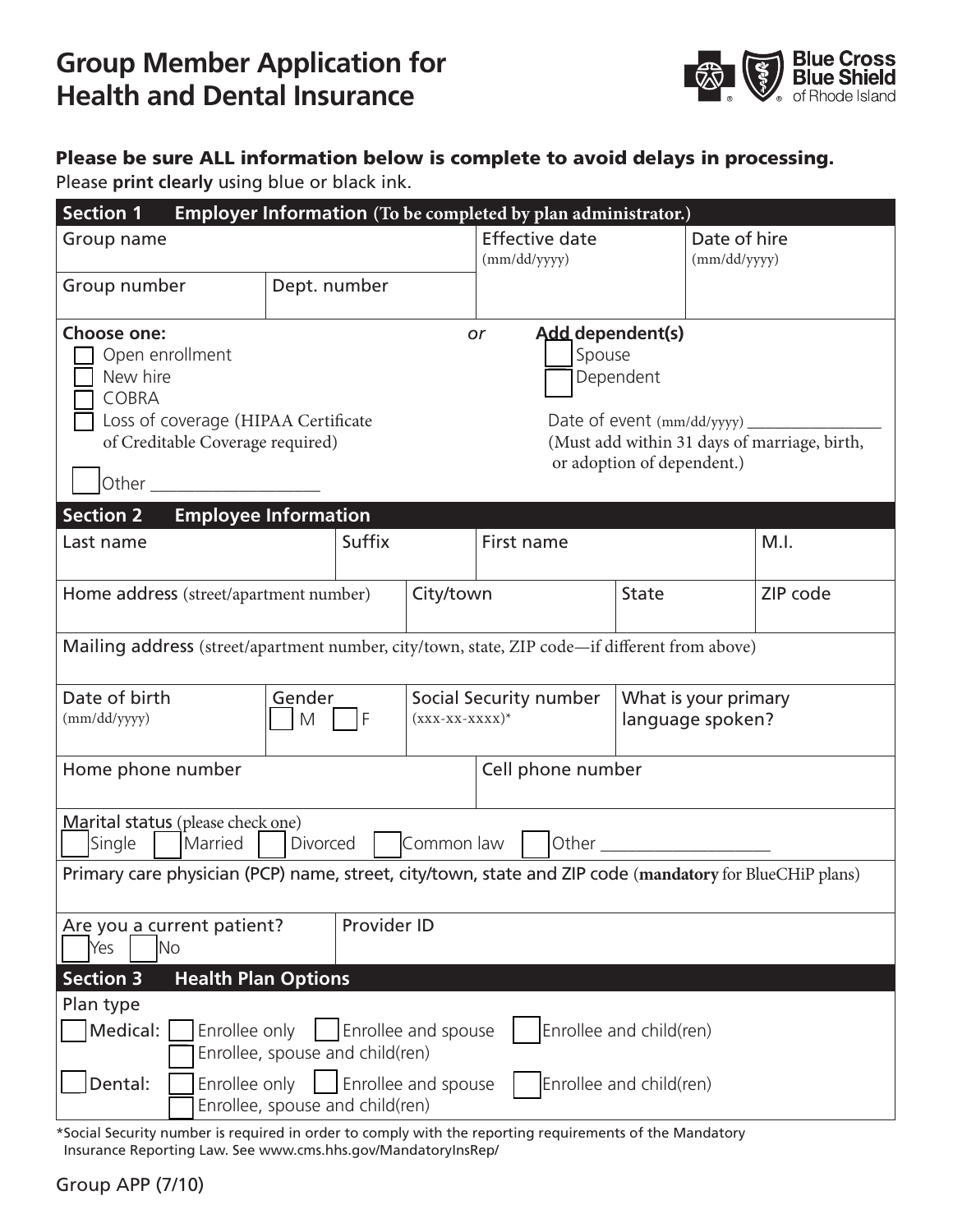| What product(s) are you selecting?                                                                      |                                  |                                       |                        |  |                                          |                     |          |  |
|---------------------------------------------------------------------------------------------------------|----------------------------------|---------------------------------------|------------------------|--|------------------------------------------|---------------------|----------|--|
|                                                                                                         | BlueCHiP _______________________ |                                       |                        |  |                                          |                     |          |  |
| HealthMate Coast-to-Coast HDHP ____________________                                                     |                                  |                                       |                        |  |                                          |                     |          |  |
|                                                                                                         |                                  |                                       |                        |  | Dental ___________________________       |                     |          |  |
|                                                                                                         |                                  |                                       |                        |  |                                          |                     |          |  |
| <b>Spouse Information</b><br><b>Section 4</b>                                                           |                                  |                                       |                        |  |                                          |                     |          |  |
| Last name                                                                                               | Suffix                           |                                       | First name             |  |                                          |                     | M.I.     |  |
| Home address (street/apartment number, city/town, state, ZIP code-if different from employee)           |                                  |                                       |                        |  |                                          |                     |          |  |
| Date of birth<br>Gender                                                                                 |                                  | $(xxx-xx-xxxx)^*$                     | Social Security number |  | What is your primary<br>language spoken? |                     |          |  |
| M<br>(mm/dd/yyyy)                                                                                       | IF                               |                                       |                        |  |                                          |                     |          |  |
| Home phone number                                                                                       |                                  |                                       | Cell phone number      |  |                                          |                     |          |  |
| Primary care physician (PCP) name, street, city/town, state and ZIP code (mandatory for BlueCHiP plans) |                                  |                                       |                        |  |                                          |                     |          |  |
| Provider ID<br>Are you a current patient?<br>Yes<br>No                                                  |                                  |                                       |                        |  |                                          |                     |          |  |
| Section 5<br>Dependent Information (If necessary, please attach dependent addendum.)                    |                                  |                                       |                        |  |                                          |                     |          |  |
| Dependent #1 First name                                                                                 | Last name                        |                                       |                        |  | M.I.                                     | Relationship        |          |  |
|                                                                                                         |                                  |                                       |                        |  |                                          | Son                 | Daughter |  |
| Date of birth (mm/dd/yyyy)                                                                              |                                  | Social Security number (xxx-xx-xxxx)* |                        |  |                                          |                     |          |  |
| Primary care physician (PCP) name, street, city/town, state and ZIP code (mandatory for BlueCHiP plans) |                                  |                                       |                        |  |                                          |                     |          |  |
| Are you a current patient?<br>Yes<br>N <sub>o</sub>                                                     | Provider ID                      |                                       |                        |  |                                          |                     |          |  |
| Dependent #2 First name                                                                                 | Last name                        |                                       |                        |  | M.I.                                     | Relationship<br>Son | Daughter |  |
| Date of birth (mm/dd/yyyy)                                                                              |                                  | Social Security number (xxx-xx-xxxx)* |                        |  |                                          |                     |          |  |
| Primary care physician (PCP) name, street, city/town, state and ZIP code (mandatory for BlueCHiP plans) |                                  |                                       |                        |  |                                          |                     |          |  |
| Are you a current patient?<br>N <sub>o</sub><br>Yes                                                     | Provider ID                      |                                       |                        |  |                                          |                     |          |  |

\*Social Security number is required in order to comply with the reporting requirements of the Mandatory Insurance Reporting Law. See www.cms.hhs.gov/MandatoryInsRep/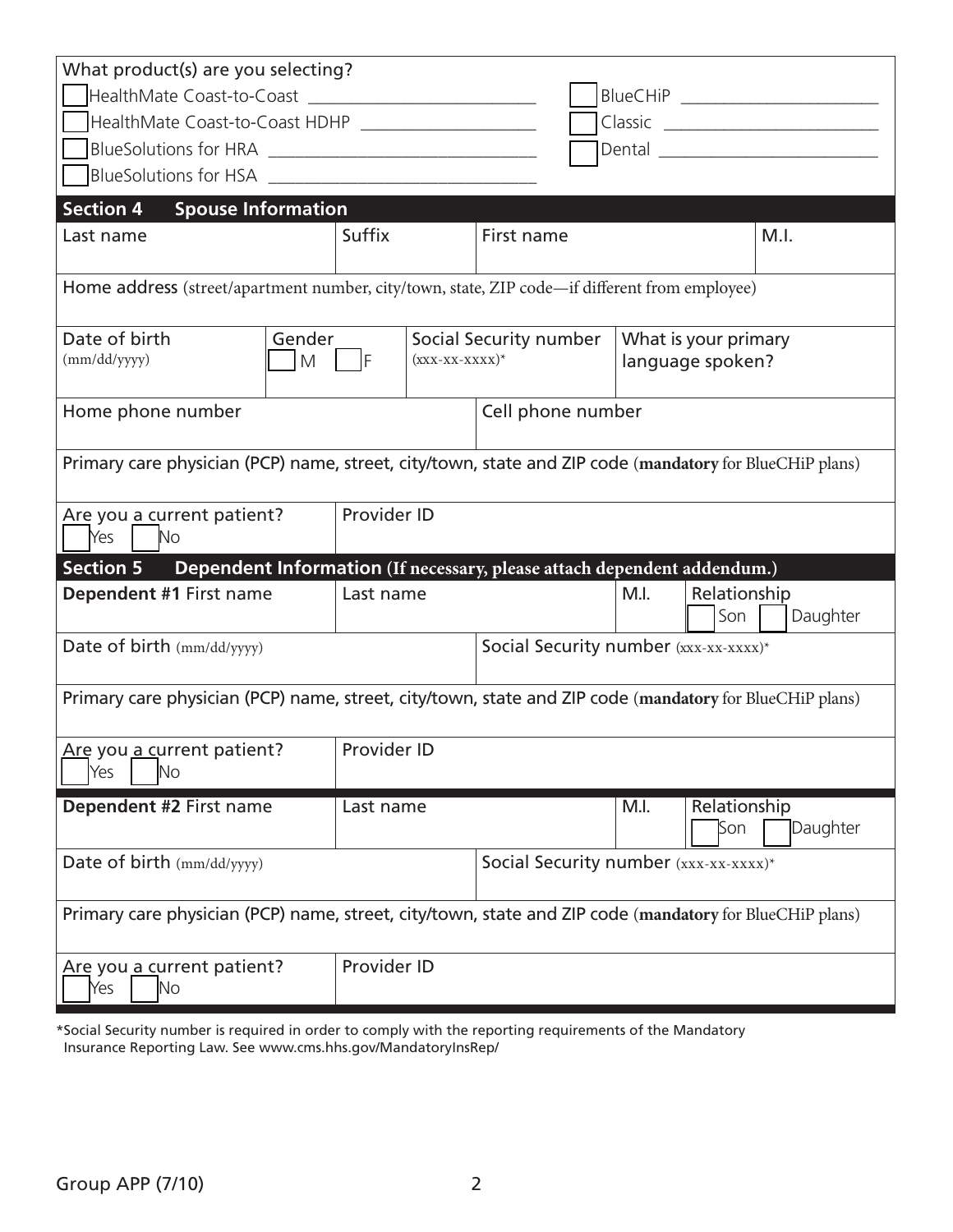| Dependent #3 First name                                                                                 |                              | Last name                                                                                                 |                                                                                                                                           |  |                 | Relationship                                                                                                                                                                                                                                                                                                                                                                                                                                                                                                                                                                                                                  |          |  |
|---------------------------------------------------------------------------------------------------------|------------------------------|-----------------------------------------------------------------------------------------------------------|-------------------------------------------------------------------------------------------------------------------------------------------|--|-----------------|-------------------------------------------------------------------------------------------------------------------------------------------------------------------------------------------------------------------------------------------------------------------------------------------------------------------------------------------------------------------------------------------------------------------------------------------------------------------------------------------------------------------------------------------------------------------------------------------------------------------------------|----------|--|
|                                                                                                         |                              |                                                                                                           |                                                                                                                                           |  |                 | Son                                                                                                                                                                                                                                                                                                                                                                                                                                                                                                                                                                                                                           | Daughter |  |
| Date of birth (mm/dd/yyyy)                                                                              |                              | Social Security number (xxx-xx-xxxx)*                                                                     |                                                                                                                                           |  |                 |                                                                                                                                                                                                                                                                                                                                                                                                                                                                                                                                                                                                                               |          |  |
| Primary care physician (PCP) name, street, city/town, state and ZIP code (mandatory for BlueCHiP plans) |                              |                                                                                                           |                                                                                                                                           |  |                 |                                                                                                                                                                                                                                                                                                                                                                                                                                                                                                                                                                                                                               |          |  |
| Are you a current patient?<br>Yes<br>N <sub>o</sub>                                                     |                              | Provider ID                                                                                               |                                                                                                                                           |  |                 |                                                                                                                                                                                                                                                                                                                                                                                                                                                                                                                                                                                                                               |          |  |
| Dependent #4 First name                                                                                 |                              | Last name                                                                                                 |                                                                                                                                           |  | M.I.            | Relationship<br>Son                                                                                                                                                                                                                                                                                                                                                                                                                                                                                                                                                                                                           | Daughter |  |
| Date of birth (mm/dd/yyyy)                                                                              |                              |                                                                                                           |                                                                                                                                           |  |                 | Social Security number (xxx-xx-xxxx)*                                                                                                                                                                                                                                                                                                                                                                                                                                                                                                                                                                                         |          |  |
| Primary care physician (PCP) name, street, city/town, state and ZIP code (mandatory for BlueCHiP plans) |                              |                                                                                                           |                                                                                                                                           |  |                 |                                                                                                                                                                                                                                                                                                                                                                                                                                                                                                                                                                                                                               |          |  |
| Are you a current patient?<br><b>No</b><br>Yes                                                          | Provider ID                  |                                                                                                           |                                                                                                                                           |  |                 |                                                                                                                                                                                                                                                                                                                                                                                                                                                                                                                                                                                                                               |          |  |
| Check here if Group Dependent Addendum form will be attached.                                           |                              |                                                                                                           |                                                                                                                                           |  |                 |                                                                                                                                                                                                                                                                                                                                                                                                                                                                                                                                                                                                                               |          |  |
| <b>Other Insurance</b><br><b>Section 6</b>                                                              |                              |                                                                                                           |                                                                                                                                           |  |                 |                                                                                                                                                                                                                                                                                                                                                                                                                                                                                                                                                                                                                               |          |  |
| Are you or any of your<br>dependents covered by<br>other insurance?<br>Yes<br>No                        | Member ID #1<br>Member ID #2 | Name of other insurance company and name(s) of covered person(s):<br>Covered person 1<br>Covered person 2 |                                                                                                                                           |  |                 | $\begin{minipage}[c]{0.9\linewidth} \begin{tabular}{l} \hline \textbf{r} & \textbf{r} & \textbf{r} & \textbf{r} & \textbf{r} & \textbf{r} & \textbf{r} & \textbf{r} & \textbf{r} & \textbf{r} & \textbf{r} & \textbf{r} & \textbf{r} & \textbf{r} & \textbf{r} & \textbf{r} & \textbf{r} & \textbf{r} & \textbf{r} & \textbf{r} & \textbf{r} & \textbf{r} & \textbf{r} & \textbf{r} & \textbf{r} & \textbf{r} & \textbf{r} & \textbf{r$<br><u> 1980 - John Stein, Amerikaansk politiker (* 1900)</u><br><u> 1989 - Johann Stoff, deutscher Stoff, der Stoff, der Stoff, der Stoff, der Stoff, der Stoff, der Stoff, der S</u> |          |  |
| What is the name of your prior health<br>insurance carrier?                                             |                              |                                                                                                           | What was the date of termination? (mm/dd/yyyy)<br>If loss of coverage, please attach a copy of the Certificate of<br>Creditable Coverage. |  |                 |                                                                                                                                                                                                                                                                                                                                                                                                                                                                                                                                                                                                                               |          |  |
| Is anyone named in this application eligible<br>for Medicare?<br><b>No</b><br>Yes                       |                              |                                                                                                           | If yes, name of eligible person                                                                                                           |  |                 |                                                                                                                                                                                                                                                                                                                                                                                                                                                                                                                                                                                                                               |          |  |
| Is the eligible person<br>Over 65<br><b>Disabled</b>                                                    |                              | Retired date (if applicable)                                                                              |                                                                                                                                           |  | Medicare number |                                                                                                                                                                                                                                                                                                                                                                                                                                                                                                                                                                                                                               |          |  |
| Effective dates: (mm/dd/yyyy)                                                                           |                              | Part B (medical): __                                                                                      |                                                                                                                                           |  |                 |                                                                                                                                                                                                                                                                                                                                                                                                                                                                                                                                                                                                                               |          |  |

\*Social Security number is required in order to comply with the reporting requirements of the Mandatory Insurance Reporting Law. See www.cms.hhs.gov/MandatoryInsRep/